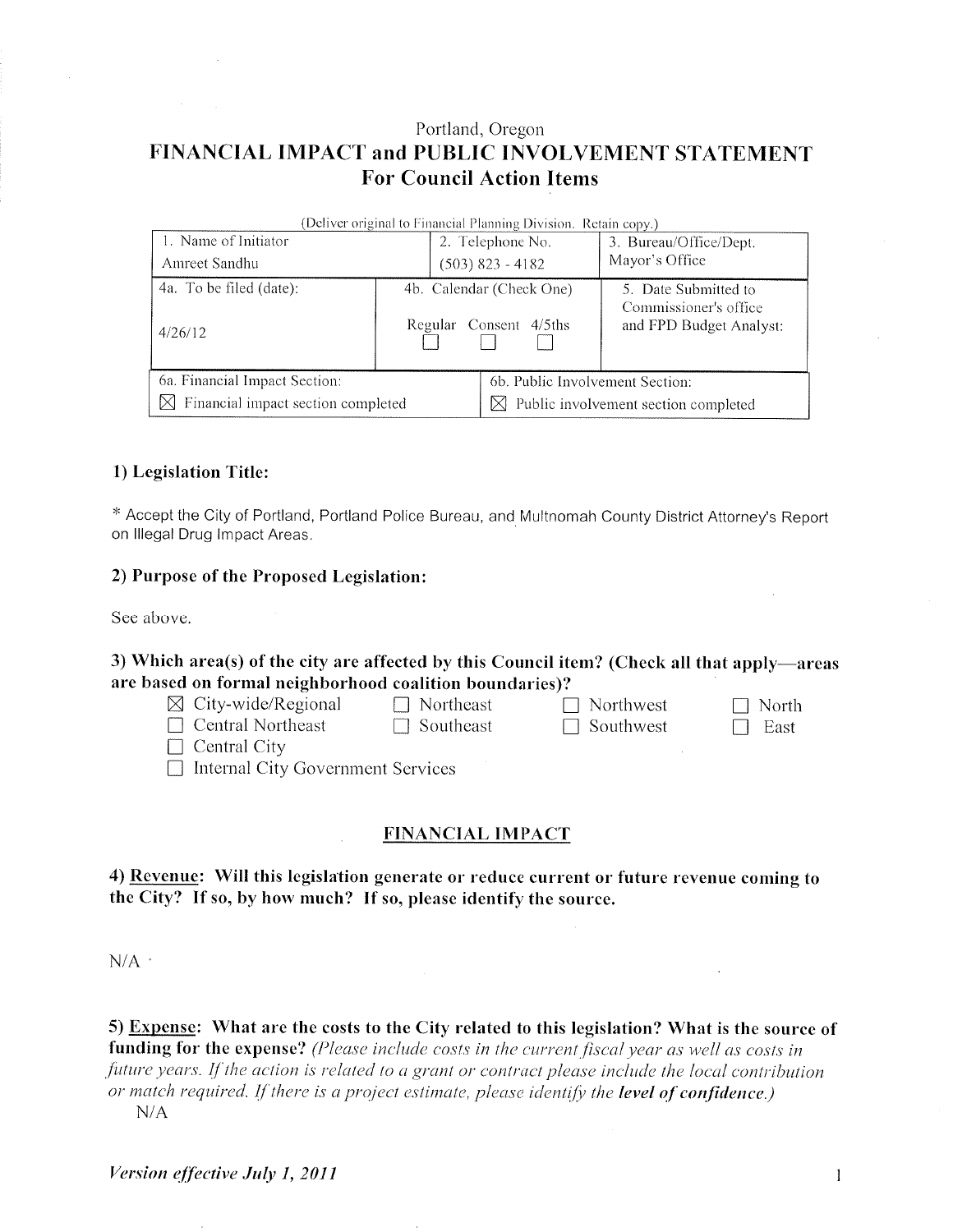## 6) Staffing Requirements:

Will any positions be created, eliminated or re-classified in the current year as a  $\bullet$ result of this legislation? (If new positions are created please include whether they will be part-time, full-time, limited term, or permanent positions. If the position is limited term please indicate the end of the term.)

N<sub>O</sub>

Will positions be created or eliminated in *future years* as a result of this legislation?  $\bullet$ 

NO

## (Complete the following section only if an amendment to the budget is proposed.)

7) Change in Appropriations (If the accompanying ordinance amends the budget please reflect the dollar amount to be appropriated by this legislation. Include the appropriate cost elements that are to be loaded by accounting. Indicate "new" in Fund Center column if new center needs to be created. Use additional space if needed.)

| <b>Fund</b> | Fund<br>Center | Commitment<br>Item | Functional<br>Area | Funded<br>Program | Grant | Sponsored<br>Program | Amount |
|-------------|----------------|--------------------|--------------------|-------------------|-------|----------------------|--------|
|             |                |                    |                    |                   |       |                      |        |
|             |                |                    |                    |                   |       |                      |        |
|             |                |                    |                    |                   |       |                      |        |
|             |                |                    |                    |                   |       |                      |        |

## [Proceed to Public Involvement Section – REQUIRED as of July 1, 2011]

 $\sim$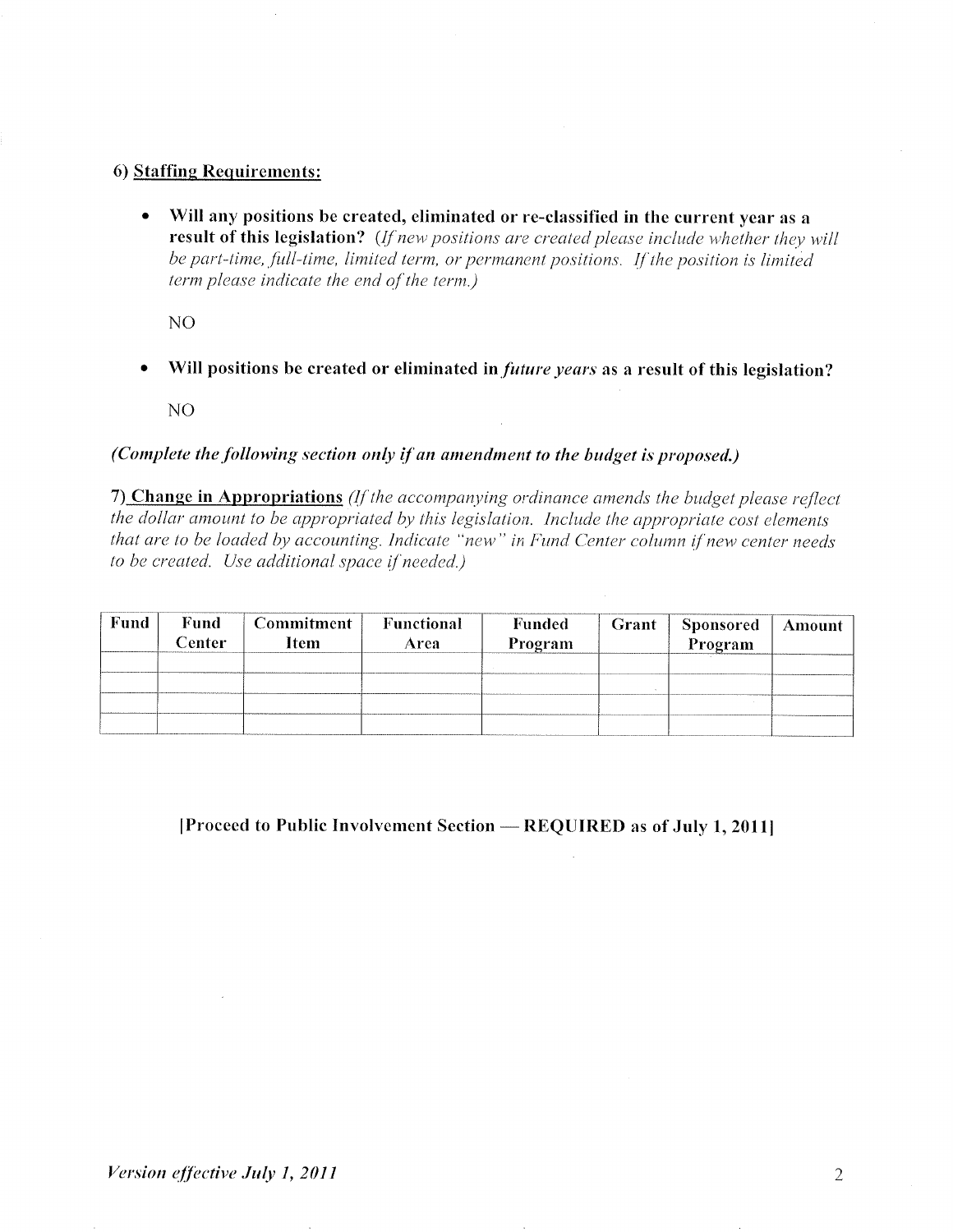#### **PUBLIC INVOLVEMENT**

## 8) Was public involvement included in the development of this Council item (e.g. ordinance, resolution, or report)? Please check the appropriate box below:

 $\boxtimes$  YES: Please proceed to Question #9.

 $\Box$  NO: Please, explain why below; and proceed to Ouestion #10.

## 9) If "YES," please answer the following questions:

a) What impacts are anticipated in the community from this proposed Council item?

- Reduce open air drug dealing in Illegal Drug Impact Areas.
- Reduce the demand for drugs by connecting users to treatment.

b) Which community and business groups, under-represented groups, organizations, external government entities, and other interested parties were involved in this effort, and when and how were they involved?

Many Portlanders in the Old Town Chinatown community reached out to the  $\bullet$ Mayor's office asking for a response. The Mayor met with community members, gave a presentation with Police Chief Mike Reese, and asked for community input. Since then, the Mayor's office and the District Attorney's office have presented this policy to community groups.

#### c) How did public involvement shape the outcome of this Council item?

 $\bullet$  See above

#### d) Who designed and implemented the public involvement related to this Council item?

• The Mayor's office

## e) Primary contact for more information on this public involvement process (name. title, phone, email):

• Caryn Brooks, Communications Director, Office of Mayor Sam Adams,  $caryn.brooks(\omega)$ portlandoregon.gov, (503) 823 - 4120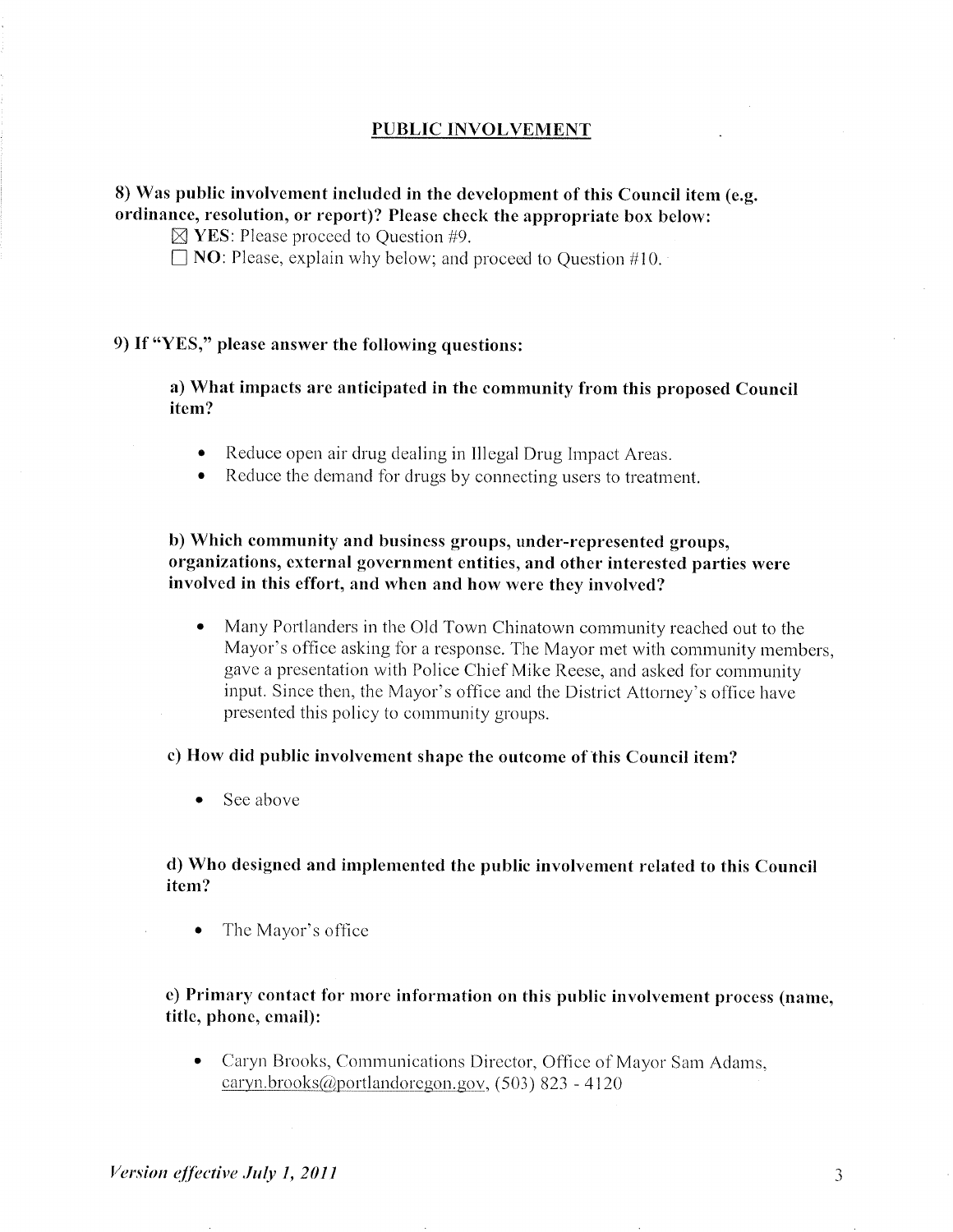10) Is any future public involvement anticipated or necessary for this Council item? Please describe why or why not.

> The public is invited to participate each time this item comes to council.  $\bullet$

Sam Adams, Mayor

BUREAU DIRECTOR (Typed mame and signature)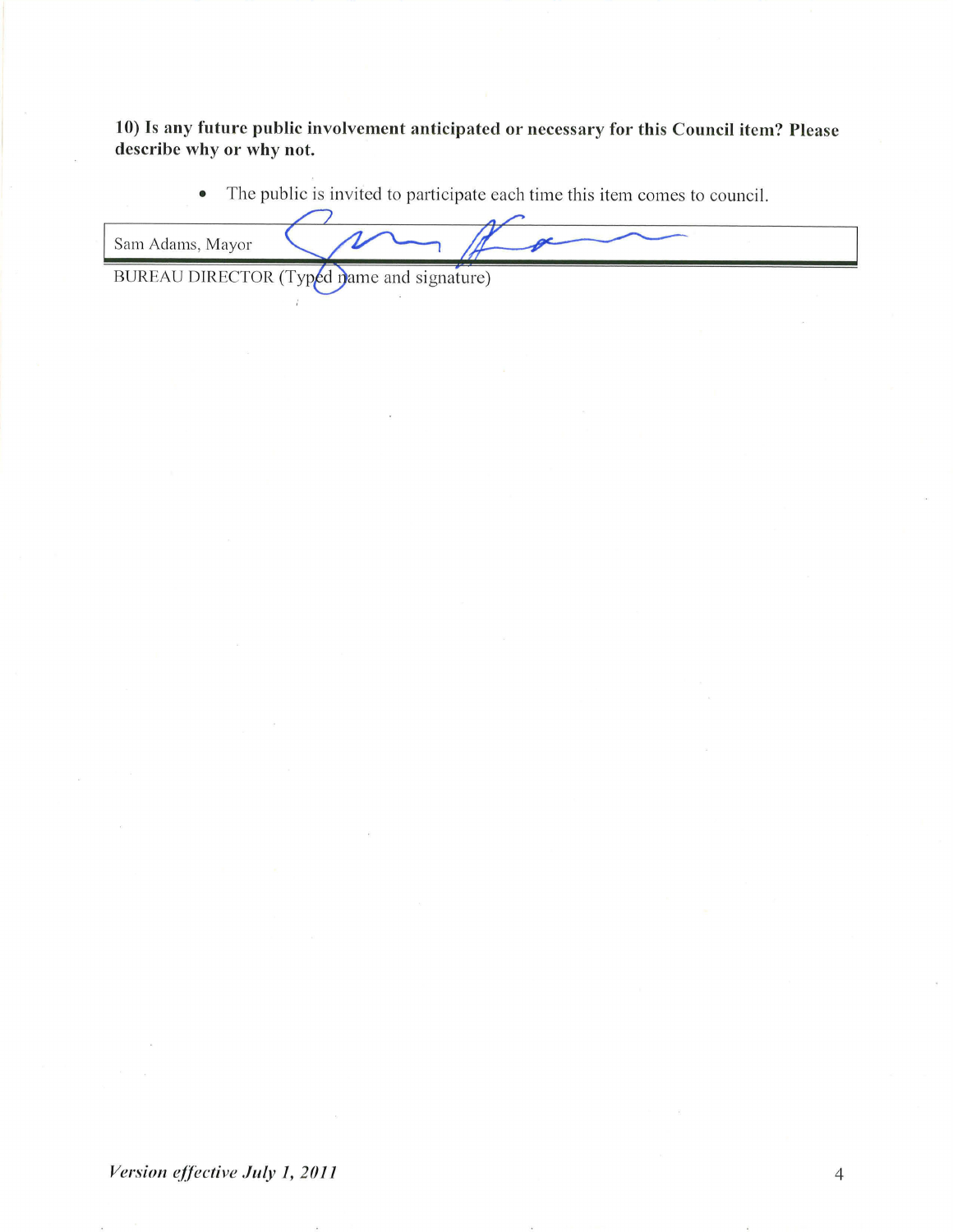

# **Michael D. Schrunk, District Attorney**

1021 SW Fourth Avenue, Room 600 Portland, OR 97204-1193 Phone: 503-988-3162 Fax: 503-988-3643 www.co.multnomah.or.us/da/

## MEMORANDUM

| To:      | Michael D. Schrunk                     |
|----------|----------------------------------------|
| From:    | Mark McDonnell                         |
| cc:      | Norm Frink                             |
| Date:    | September 9, 2011                      |
| Subject: | September 2011 Drug Impact Area Report |

The Drug Impact Area (DIA) program completed its third month of operation in August. Since the inception of the DIA program, 131 criminal cases (102 felonies and 29 misdemeanors) have been issued involving the unlawful delivery or possession of heroin, cocaine, and marijuana that occurred in one of the 3 Drug Impact Areas: Heroin (Downtown, Old Town, and Holladay Park), Cocaine (Old Town and Holladay Park) and Marijuana (Downtown and Old Town). In comparison, over the same period 427 criminal cases involving the unlawful delivery or possession of cocaine, heroin, and marijuana were issued county wide. Regardless of whether the incident occurred inside or outside one of three DIAs, defendants convicted of unlawful delivery or possession of heroin, cocaine or marijuana are subject to an exclusion from the DIA for the particular drug upon which the convict is based. For example, defendants convicted of a drug crime involving heroin are subject to exclusion from the Heroin DIA, whether or not the incident occurred within the Heroin DIA. The same applies to defendants convicted of drug crimes involving cocaine and marijuana. Imposition of the DIA exclusion is requested after conviction for those defendants who are sentenced to a term of probation. DIA exclusions are not requested for defendants sentenced to prison.

In conjunction with the creation of the DIA program, the District Attorney's Office revised its policy regarding the prosecution of case involving the possession of residue quantities (less than .01 grams) of heroin and cocaine. Previously, cases involving the possession of residue quantities of heroin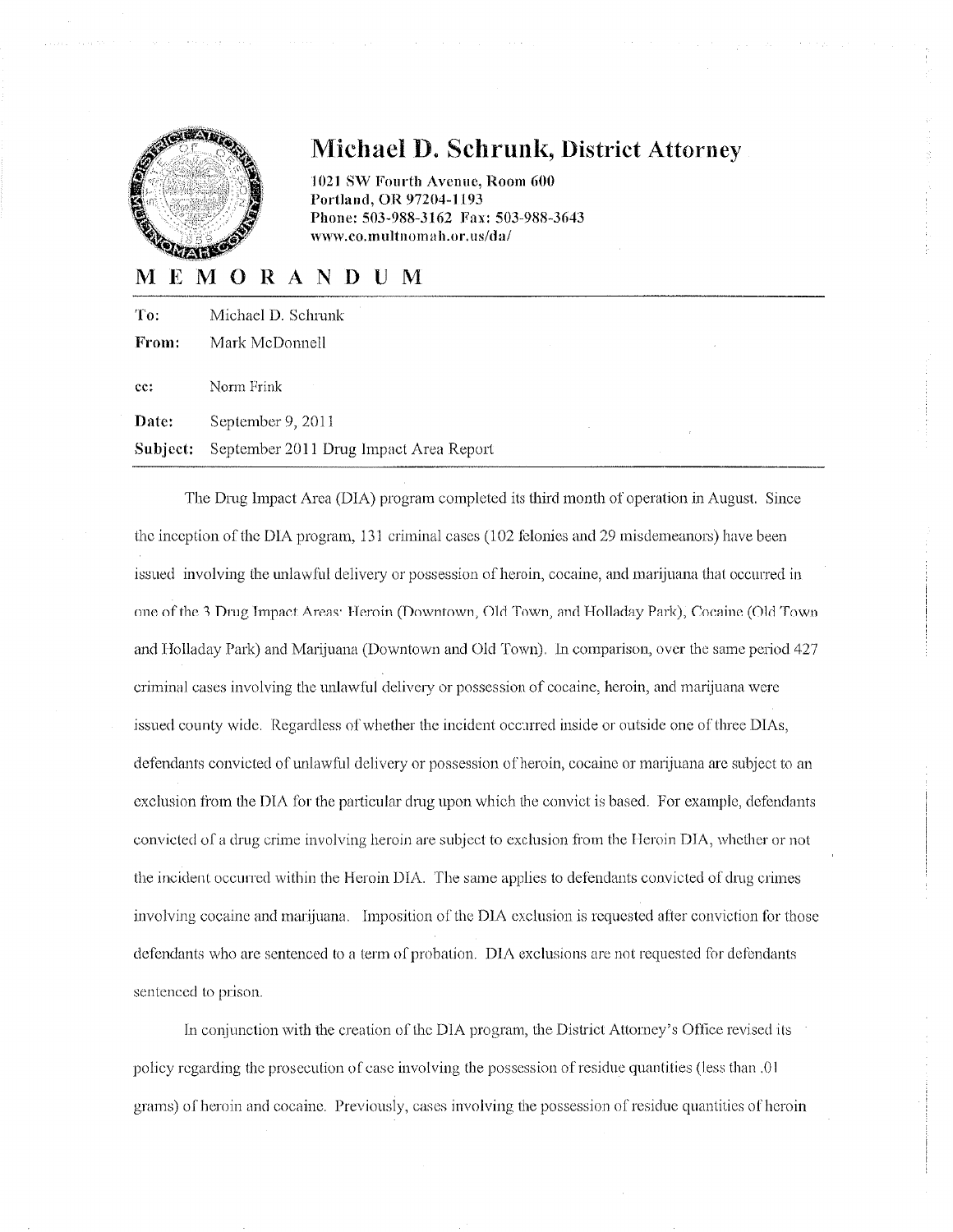and cocaine were processed as violations in community court. Since the inception of the DIA program, 79 cases that were formerly eligible for violation treatment have been issued as misdemeanors. Defendants convicted of these drug related misdemeanor are now eligible for a DIA exclusion as a condition of bench probation.

I,

Of the 131 drug related criminal cases issued that occurred in one of the DIAs, 51 involved the unlawful delivery of heroin, cocaine, or marijuana (28 unlawful delivery of heroin, 15 unlawful delivery of cocaine and 8 unlawful delivery of marijuana cases). Of the 51 defendants charged with delivery, only 16 reported a primary address located within the DIA in which the person was arrested. 35 defendants had a primary address located outside the DIAs

To date, 98 defendants have been excluded from the DIAs as a condition of probation. There has not been a single instance where the court has refused to issue a DIA exclusion as a condition of probation. Of the 98 defendants who were issued a DIA exclusion, 12 were convicted of unlawful delivery of heroin, 11 were convicted of unlawful delivery of cocaine, and 7 were convicted of unlawful delivery of marijuana. The other 68 DIA exclusions were ordered in cases where the defendant was convicted of crimes involving the unlawful possession of heroin, cocaine and marijuana.

With the creation of the DIA program, the Service Coordination Team (SCT) agreed to screen each defendant who received a DIA exclusion. SCT provides defendants with treatment and housing alternatives. Of the 98 defendants who were issued a DIA exclusion, 35 qualified for SCT services.

Of the 98 defendants issued a DIA exclusion as a condition of probation, 7 were subsequently stopped and detained by the police inside the DIA from which they had been excluded. Almost all of the defendants were stopped by officers assigned to the walking patrol. Initially, there were problems regarding the issuance of detainers by the Department of Community Justice (DCJ) for persons found in violation of their DIA exclusion. On August 22, DDA Billy Prince, Heath Kula and I met with managers of the DCJ to improve communication between the Portland Police Bureau, DCJ and the District Attorney's Office. I believe the meeting was productive.

 $\overline{2}$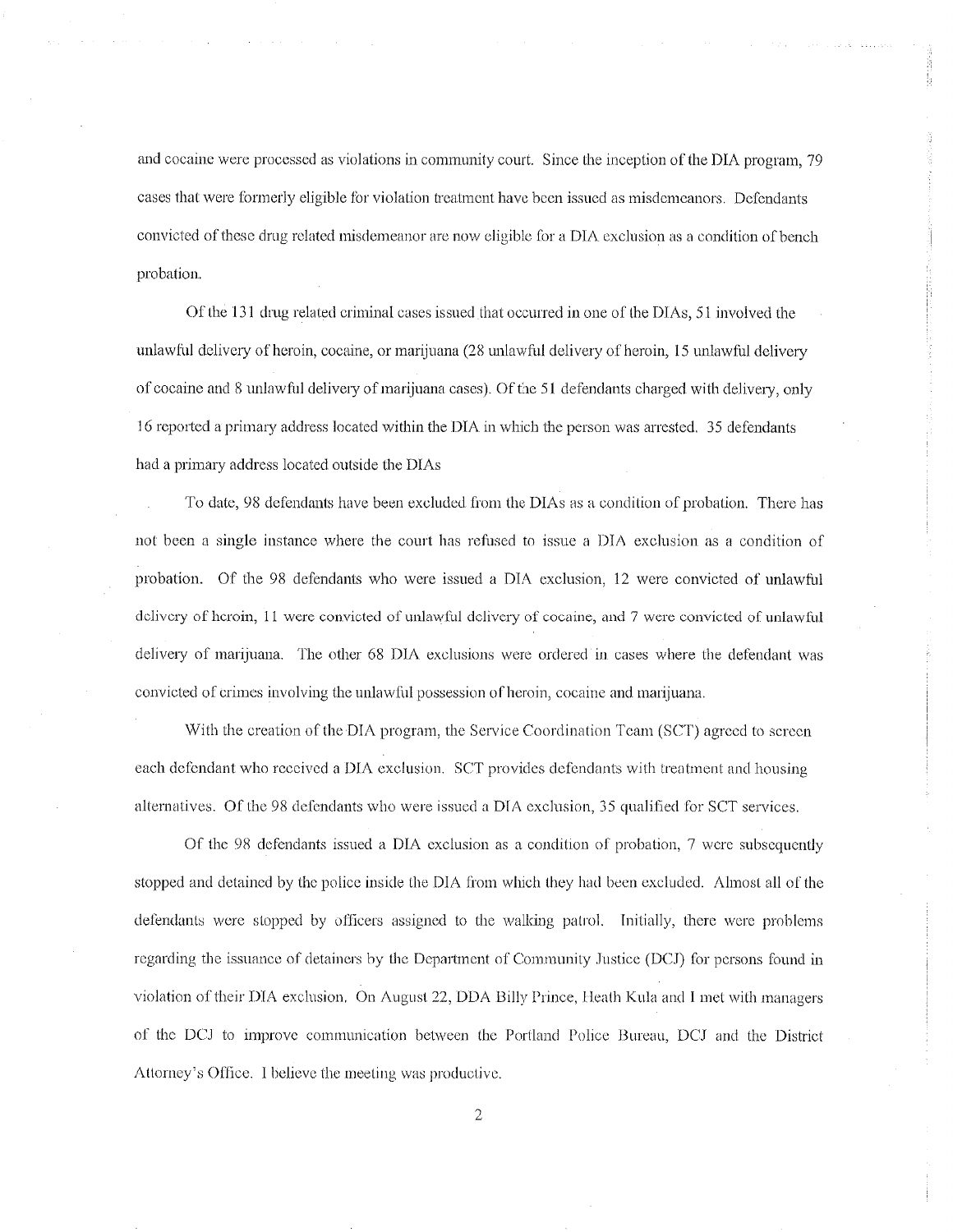Since June 1, DDA Billy Prince has made presentations regarding the DIA program to several business and neighborhood associations including the Old Town/Chinatown Neighborhood Association, the Portland Downtown Neighborhood Association, the Central Precinct Public Safety Action Committee, and the Old Town/Chinatown Business Association. I'm happy to report that Mr. Prince and the DIA program were well received.

Equally important, creation of the DIA program has also permitted the District Attorney's Office to become more actively involved in attacking the blatant drug dealing in the Downtown and Old Town areas. As the deputy district attorney specifically assigned to drug related crimes originating in the DIAs, Mr. Prince has assisted PPB in the planning and operation of undercover illegal drug interdiction missions and work with federal prosecutors to indict selected cases in federal court. The first example of the fruits of this collaborative effort was an illegal drug interdiction mission in the Downtown and Old Town areas that resulted in the indictment of 20 defendants for unlawful delivery of heroin and cocaine. Another example was the indictment of Barry Walker in federal court. Mr. Walker was arrested for unlawful delivery of cocaine in the Downtown DIA. Because of his 2 prior convictions for unlawful delivery of cocaine, Walker qualifies as a career offender under federal sentencing guidelines. If convicted, Mr. Walker faces a presumptive sentence of 15-20 years prison, with a statutory maximum of 40 years. Finally, Mr. Prince is currently assisting the Drug's and Vice Division (DVD) in the investigation of a heroin overdose death that recently occurred in the Downtown Heroin DIA. DVD was able to identify and arrest the decedent's heroin supplier. A person convicted of being in the distribution chain of a controlled substance that causes the death of another is subject to a 20 year mandatory minimum prison sentence under the federal "Len Bias" statute. Use of the "Len Bias" statute has proven to be a very helpful and effective tool in the investigation and prosecution persons in the upper echelons of several local drug trafficking networks. The successful prosecution of "Len Bias" cases and persons such as Barry Walker demonstrate that heroin and cocaine dealers will no longer be permitted to operate in the Downtown and Old Town areas with impunity.

3